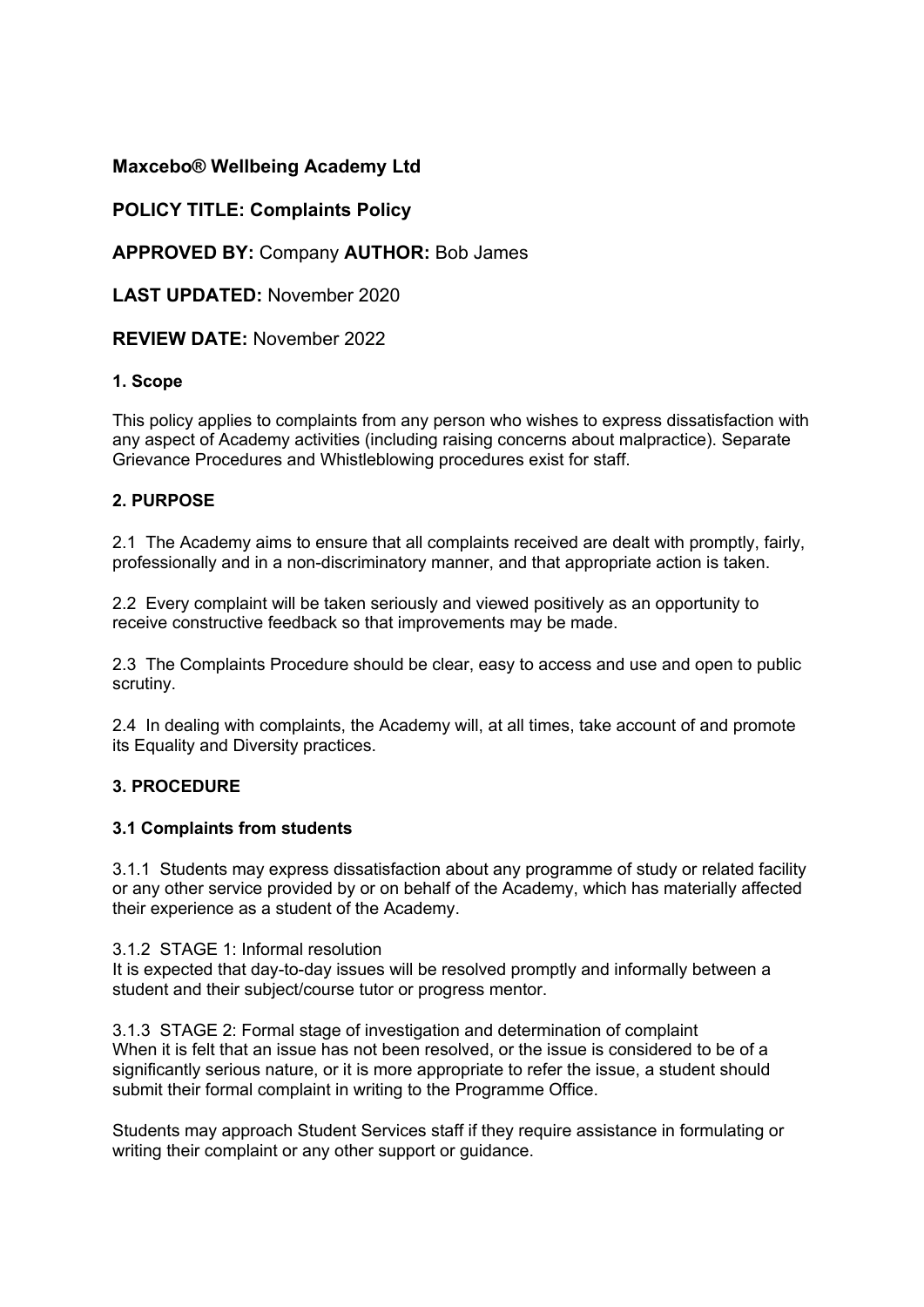The manager responsible for the Programme Office will normally acknowledge the complaint within two working days of its receipt.

It will then be forwarded to and dealt with by the appropriate manager. This manager will normally be someone who has had no prior involvement at Stage 1. After investigating the complaint, they will normally respond within ten working days of receipt, or the student will be advised of any delay and the likely timescale in which they should receive a reply.

The manager will provide details of the outcome of their investigation. They will confirm whether the complaint is upheld, partly upheld or not upheld. They will provide clear reasons for the decision reached and forward a copy of the complaint and the response to the internal #Complaints mailbox to log the complaint.

Where a complaint is upheld, the Academy will explain how and when it will implement any remedy, whether that includes an apology and what the student can do if he or she remains dissatisfied.

The decision should also give information about the student's right to take the complaint to the review stage.

#### 3.1.4 STAGE 3: Review (internally)

If the matter is not resolved to the satisfaction of the student, the complaint should then be escalated to the Principal.

A request for a review may be on limited grounds, including but not confined to:

- a review of the procedures followed at the formal stage
- a consideration of whether the outcome was reasonable
- new material evidence which the student was unable, for valid reasons, to provide earlier in the process.

The Principal will normally acknowledge the request to review the complaint within two working days of its receipt and after investigating the complaint, normally reply within ten working days, or the student will be advised of any delay and the likely timescale in which they should receive a reply. The Principal reserves the right to delegate this responsibility to another senior manager

The review stage will not usually consider the issues afresh or involve a further investigation.

A complaint must have been considered at the formal stage before it can be escalated to the review stage.

The purpose of the review stage is to ensure that appropriate procedures have been followed and that the decision, following the formal investigation, was reasonable. This stage does not necessarily require a reconsideration of the issues raised.

The manger investigating the complaint will write to the student setting out its decision at the conclusion of this stage. They will confirm whether the complaint is upheld, partly upheld or not upheld.

They will provide clear reasons for the decision reached and forward a copy of the complaint and the response to the internal #Complaints mailbox to log the complaint.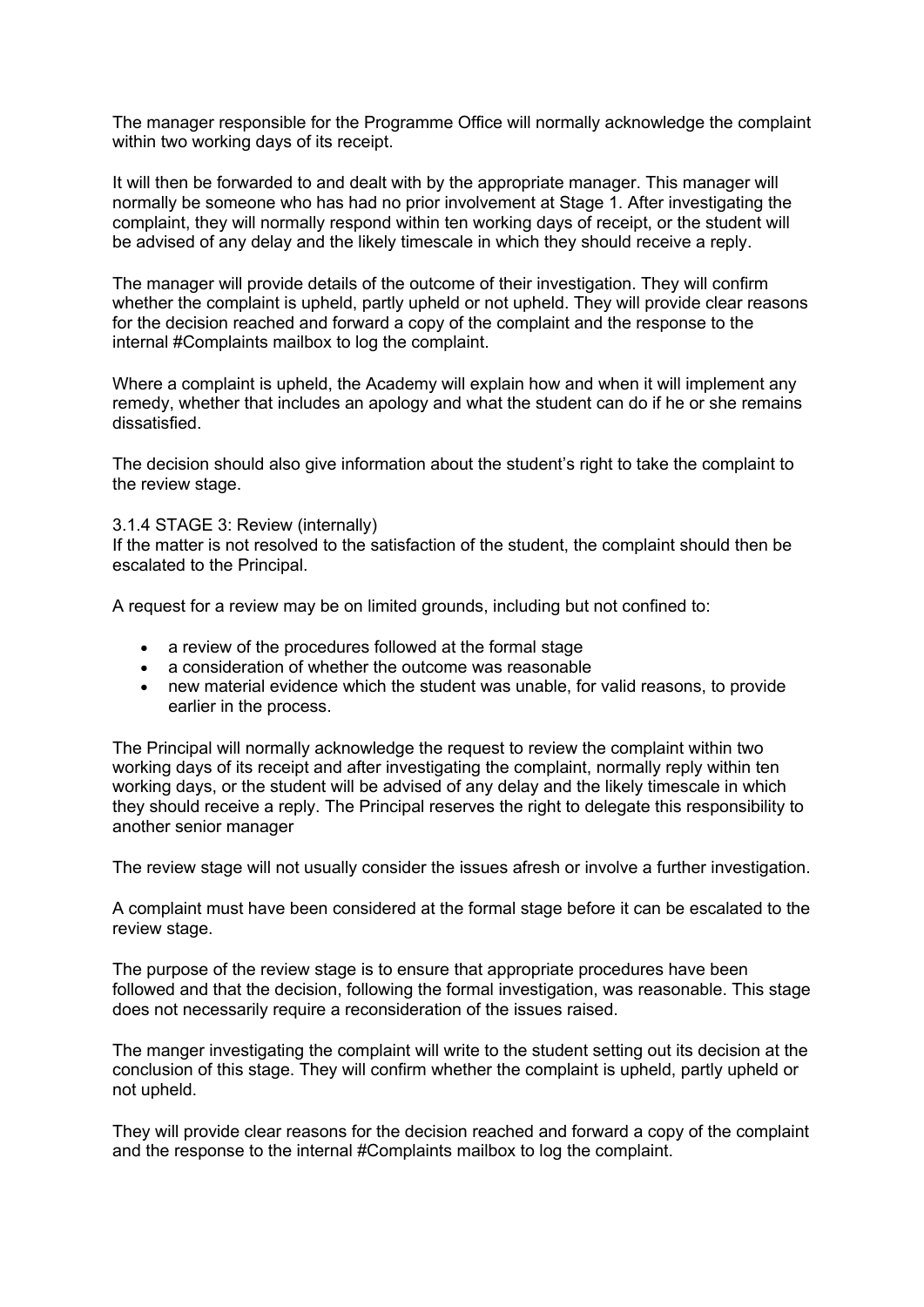Where a complaint is upheld, the Academy will explain how and when it will implement any remedy, whether that includes an apology and what the student can do if he or she remains dissatisfied.

3.1.5 STAGE 4: Review (externally)

Some aspects of the Academy's work are also governed by the complaints procedures of other external organisations. In the case of Awarding Bodies, the Examinations Office will advise learners of the procedure to be followed.

3.1.6 The appropriate senior manager will deal with a complaint that relates to the personal conduct or actions of one of their managers. In the case of a complaint against the Principal, the matter will be directed to the Chair of the Corporation.

3.1.7 Complaints should be notified in a timely manner and in any case not exceeding 12 months from the incident in question.

## **3.2 Other Complainants**

3.2.1 Any person, other than a member of staff (who should use the Grievance Procedure) or a student who is dissatisfied about any aspect of the Academy's activities, should direct their complaint in the first instance to the relevant Academy manager or, if this is not known, to the Director of Quality. The complaint will normally be acknowledged within two working days of receipt and forwarded to be dealt with by the appropriate manager.

3.2.2 The appropriate manager will investigate the complaint and will make a written response to the complainant, normally within ten working days of the complaint being received, or the complainant will be advised of any delay and the likely timescale in which they should receive a reply.

3.2.3 If the complainant is not satisfied with the reply, the Principal will consider the complaint. S/he will normally acknowledge the complaint within two working days of its receipt and, after investigating the complaint, normally reply within ten working days, or the complainant will be advised of any delay and the likely timescale in which they should receive a reply. The Principal reserves the right to delegate this responsibility to another senior manager.

3.2.4 At this stage the complainant will be notified of their right to complain to (and how to contact) in the case of the Maxcebo Wellbeing Academy HE learners, to the Complaints Liaison Officer at RSL Awards. It is expected that this procedure will only be followed when the above internal steps have been fully exhausted, and the complaint remains unresolved to the satisfaction of the complainant.

3.2.5 The appropriate senior manager will deal with a complaint that relates to the personal conduct or actions of one of their managers. In the case of a complaint against the Principal, the matter will be directed to the Chair of the Corporation.

## **3.3 Unacceptable Complainant Behaviour**

3.3.1 The Academy is committed to dealing with all complainants fairly and impartially and to providing a high quality service, but it is not expected that staff should have to tolerate behaviour, which is considered to be unacceptable, for example, any communication which is: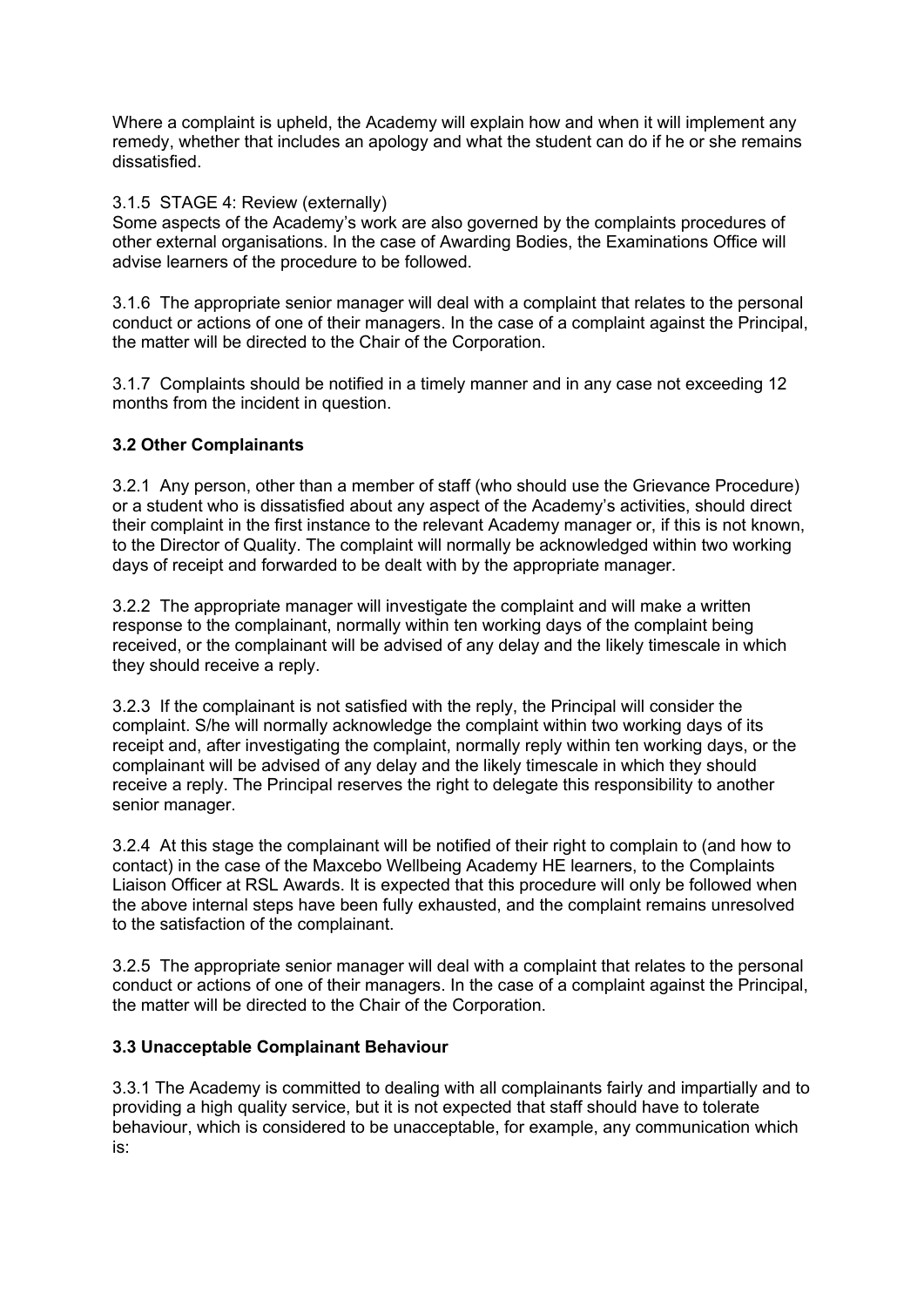- abusive, offensive, defamatory or distressing.
- aggressive, threatening, coercive, malicious or intimidating.
- unreasonably persistent or demanding.

When it is considered that the behaviour of a complainant is unacceptable, staff will refer to the 'Policy for the Protection of Staff from Abuse, Aggression and Unreasonable Behaviour'.

3.3.2 As per the guidance in the *'Policy for the Protection of Staff from Abuse, Aggression and Unreasonable Behaviour'*, when it is considered that the behaviour of a complainant is unacceptable, they will be told why the behaviour is unacceptable and asked to modify it. If the behaviour continues, or where exceptional circumstances are such that the initial behaviour has been significantly concerning (such as a physical assault), action will be taken to restrict their contact with staff and students at the Academy.

3.3.3 The decision to restrict access will be taken a member of the Academy's Senior Management Team (or nominee) after careful consideration of the all the circumstances. Any restrictions imposed will be appropriate and proportionate and may include, but will not be limited to:

- asking the complainant to enter into an agreement about their conduct;
- requesting contact in a particular form e.g. letters only;
- requiring contact to take place with a named person;
- restricting telephone calls to specified days and times; and/or
- asking the complainant to appoint a representative to correspond with us;

3.3.4 The complainant will be informed why their behaviour is unacceptable, what action is being taken and the duration of that action. Any action will be proportionate to the nature and circumstances of the incident.

3.3.5 Where a complainant behaves unacceptably during a telephone conversation, as a last resort the call may be terminated.

3.3.6 Where a complainant continues to behave in a way that is considered to be unacceptable, it may be decided to terminate contact with them. This may mean that the Academy will not continue with the handling of their complaint.

3.3.7 Where the behaviour threatens the safety and welfare of Academy staff and/or students, other options will be considered, for example, but not restricted to:

- action under the Academy Disciplinary Regulations (including suspension from the Academy),
- reporting the matter to the police,
- taking other legal action.

# **4. RECORDING**

4.1 Complaints may be received verbally or in writing. In all cases, when a manager receives a complaint, a written record will be made, supported by accompanying documentation.

4.2 Should an individual require assistance in formulating or writing their complaint, Student Services staff or the Director of Quality will provide support and guidance.